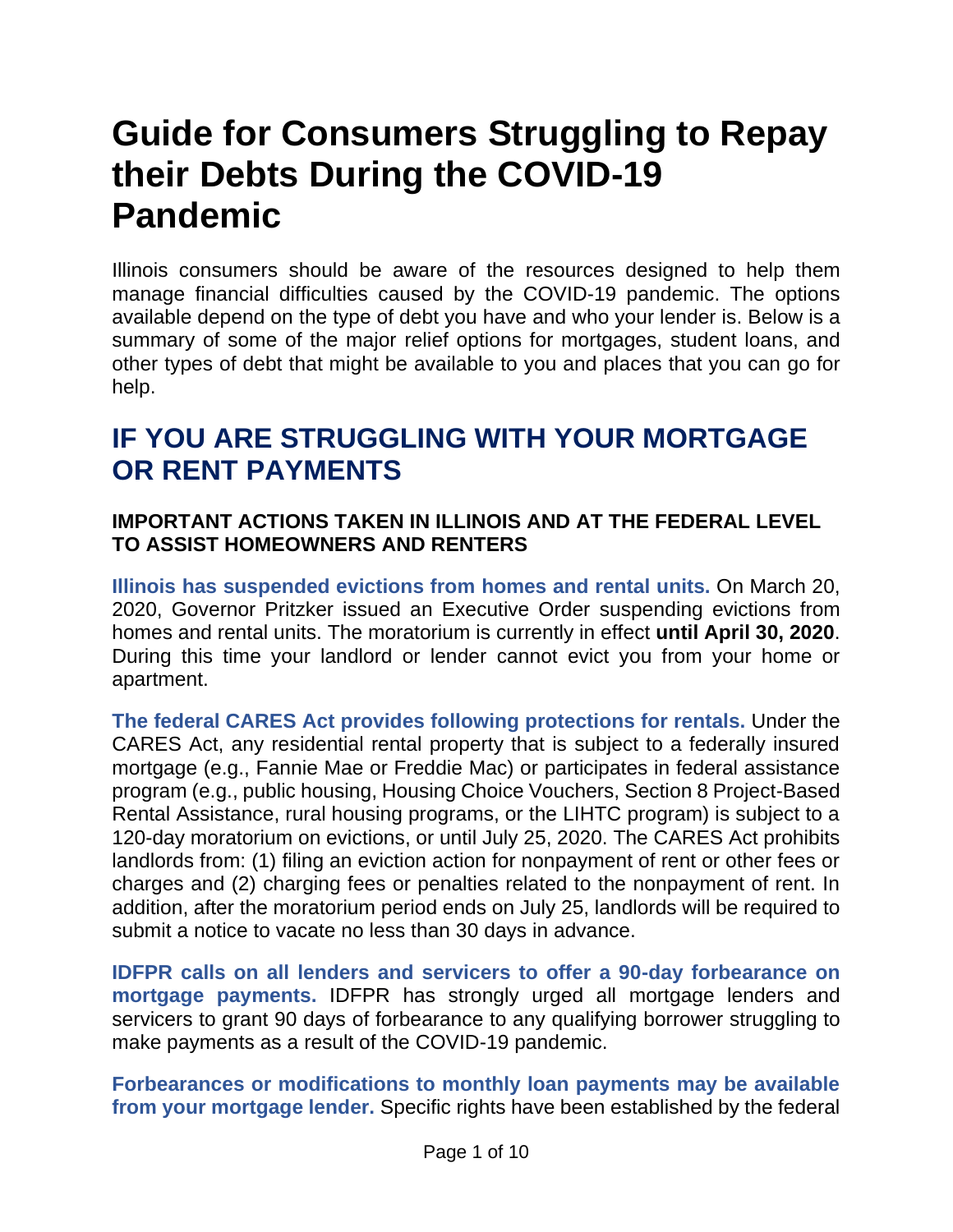CARES Act to help borrowers who have certain types of mortgages. The relief you may be able to receive depends on the type of mortgage you have.

- ➢ *Single Family Home Loans Financed by Fannie Mae and Freddie Mac*: The following mortgage relief options may be available to borrowers experiencing a hardship, such as job loss, income reduction, or sickness, related to the COVID-19 pandemic:
	- a. Payment relief through a forbearance plan offering a reduction or suspension of mortgage payments for up to 180 days plus an extension of up to an additional 180 days
	- b. Relief from late fees, penalties, and interest (beyond scheduled amounts) during the forbearance plan period
	- c. Prohibition against the initiation of any foreclosure process, movement for a foreclosure judgment or order of sale, or execution of a foreclosure-related eviction or sale for not less than the 60 day period beginning on March 18, 2020 (except for vacant and abandoned properties)
	- d. Repayment options following forbearance, including a repayment plan to catch up gradually or a permanent loan modification that aims to maintain or reduce your monthly payment
- ➢ *Multifamily Home Loans Financed by Fannie Mae and Freddie Mac***:**  Forbearance on multifamily home loans on the condition that borrowers suspend all evictions for renters struggling to pay rent due to the COVID-19 pandemic and do not charge any late fees, penalties, or other charges to such renters for late payment of rent, in accordance with the federal CARES Act
- ➢ *FHA/HUD and Reverse Mortgages for Seniors***:** Borrowers of FHA single family loans experiencing a financial hardship related to the COVID-19 pandemic may be entitled to the following mortgage relief options:
	- a. Payment relief through a forbearance plan offering a reduction or suspension of mortgage payments for up to 180 days plus an extension of up to an additional 180 days
	- b. Relief from late fees, penalties, and interest (beyond scheduled amounts) during the forbearance plan period
	- c. Prohibition against the initiation of any foreclosure process, movement for a foreclosure judgment or order of sale, or execution of a foreclosure-related eviction or sale for not less than the 60-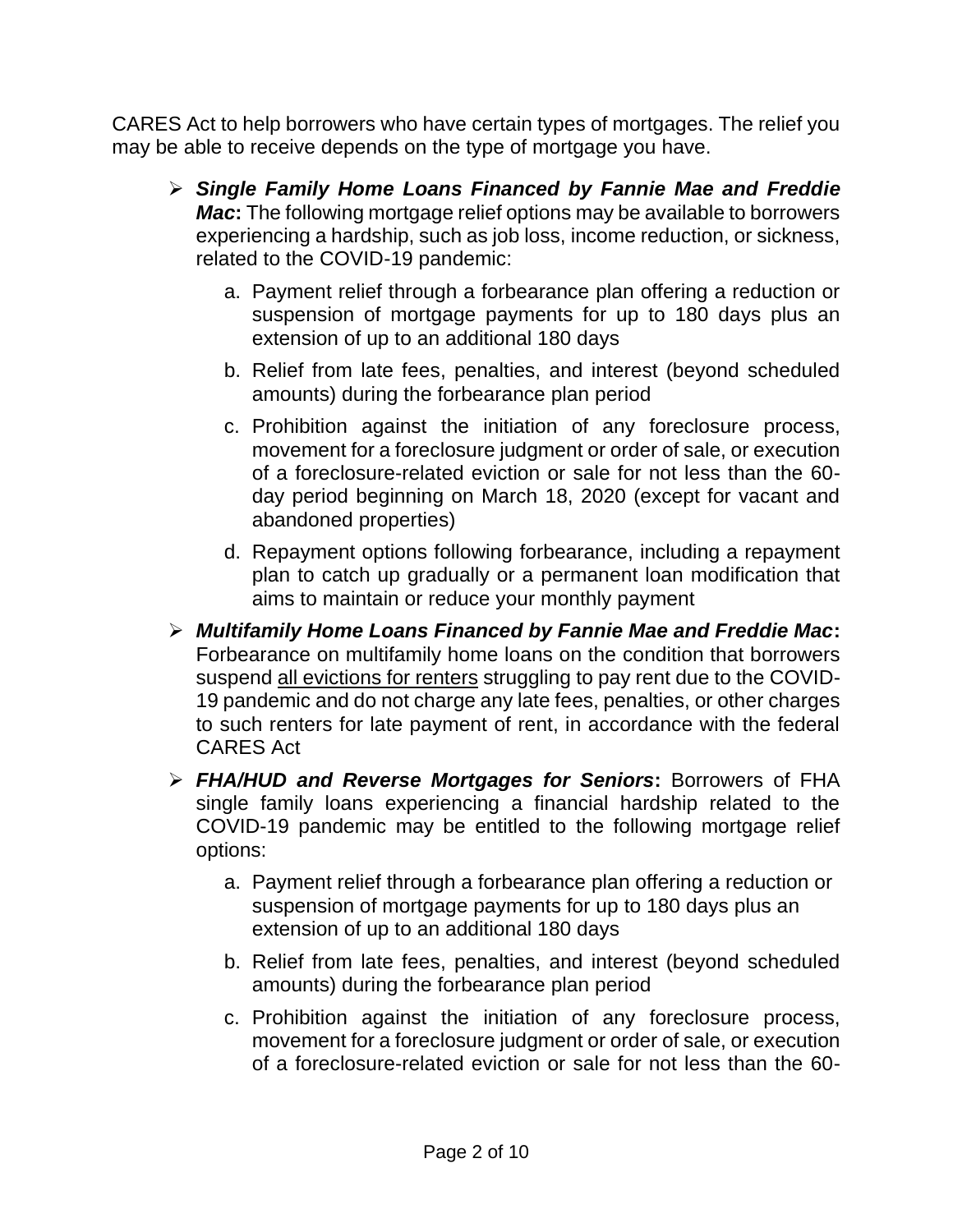day period beginning on March 18, 2020 (except for vacant and abandoned properties)

d. Repayment options following forbearance, including a new deferred repayment option for borrowers following a COVID-19 forbearance

The FHA has also suspended evictions and foreclosures for 60 days and announced a 6-month extension on due and payable requests for reverse mortgages for seniors.

- ➢ **Veterans Administration loans:** Borrowers of VA loans experiencing a financial hardship related to the COVID-19 pandemic may be entitled to the following mortgage relief options:
	- a. Payment relief through a forbearance plan offering a reduction or suspension of mortgage payments for up to 180 days plus an extension of up to an additional 180 days
	- b. Relief from late fees, penalties, and interest (beyond scheduled amounts) during the forbearance plan period
	- c. Prohibition against the initiation of any foreclosure process, movement for a foreclosure judgment or order of sale, or execution of a foreclosure-related eviction or sale for not less than the 60 day period beginning on March 18, 2020 (except for vacant and abandoned properties)
	- d. Repayment options following forbearance
	- e. If you are a veteran that has questions about your mortgage options, please contact the St. Paul VA Regional Office at **1-877- 827-3702**
- ➢ **Any other type of other mortgage loan that is not a federally guaranteed loan:** While IDFPR is urging all mortgage servicers to defer mortgage payments for 90 days for those who are suffering hardship as a result of the COVID-19 pandemic, borrowers should also directly contact their state bank or credit union if that is where their mortgage is held.
	- o **Banks -** For a list of individual modification programs visit this link [https://www.aba.com/about-us/press-room/industry-response](https://www.aba.com/about-us/press-room/industry-response-coronavirus)[coronavirus.](https://www.aba.com/about-us/press-room/industry-response-coronavirus)
	- o **Credit Unions** *-* are also offering modifications. Check with your credit union to see if they are participating or visit [https://www.icul.com/covid-19-best-practices-2/.](https://www.icul.com/covid-19-best-practices-2/)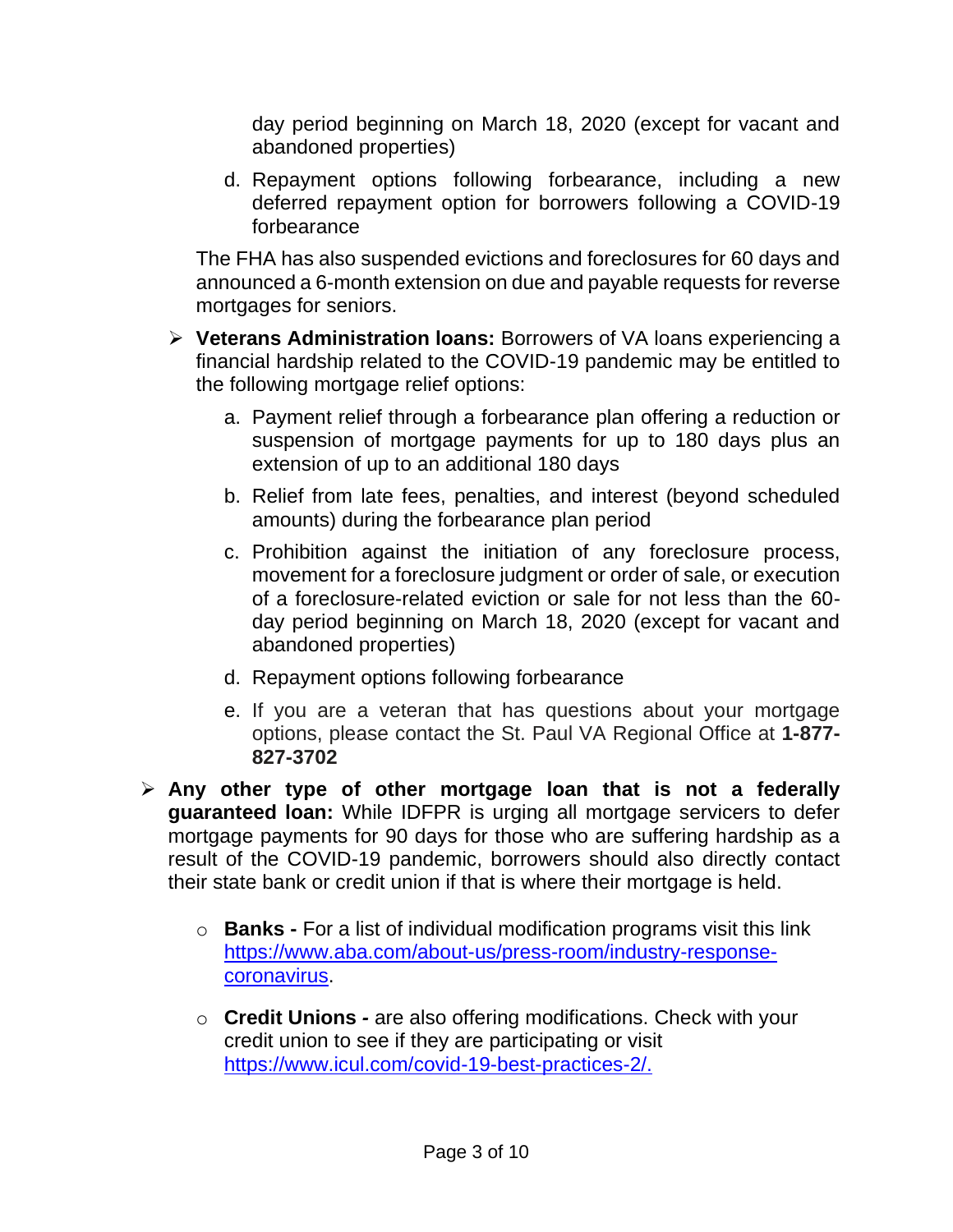#### **ACTIONS YOU CAN TAKE AND PLACES YOU CAN CALL FOR HELP WITH MORTGAGE OR HOUSING QUESTIONS**

If you are able, you can continue to make your monthly payments. If you are struggling to make your monthly contact your lender and mortgage servicer immediately to learn about their payment or relief programs. You can contact the following for additional assistance:

**A HUD certified housing counselor -** You can go to [www.HUD.com](http://www.hud.com/) to find a counselor near you.

**A Legal assistance agency -** You may consider contacting a legal assistance agency for the rights of renters, or visit<https://www.carpls.org/client-services/>

**The Illinois Attorney General's Mortgage Helpline - 1-866-544-7151**

Contact the Illinois Department of Financial and Professional Regulation: **1-888- 473-4858**

**You can file a consumer complaint.** If you believe you are not being treated properly by your mortgage servicer, you may either file a complaint with:

- ➢ Illinois the Attorney General's Office <https://illinoisattorneygeneral.gov/consumers/filecomplaint.html>
- ➢ IDFPR

<https://www.idfpr.com/admin/banks/DoBcomplaints.asp>

➢ Consumer Financial Protection Bureau <https://www.consumerfinance.gov/complaint/>

# **IF YOU ARE STRUGGING TO MAKE YOUR STUDENT LOAN PAYMENTS**

Due to recent changes contained in the federal CARES Act, there is help for students struggling with payments during the COVID-19 pandemic for federal student loans held by the US Department of Education. You should know that:

**Interest is not being charged**. Interest rates on federal student loans is automatically reduced to 0% until September 30, 2020.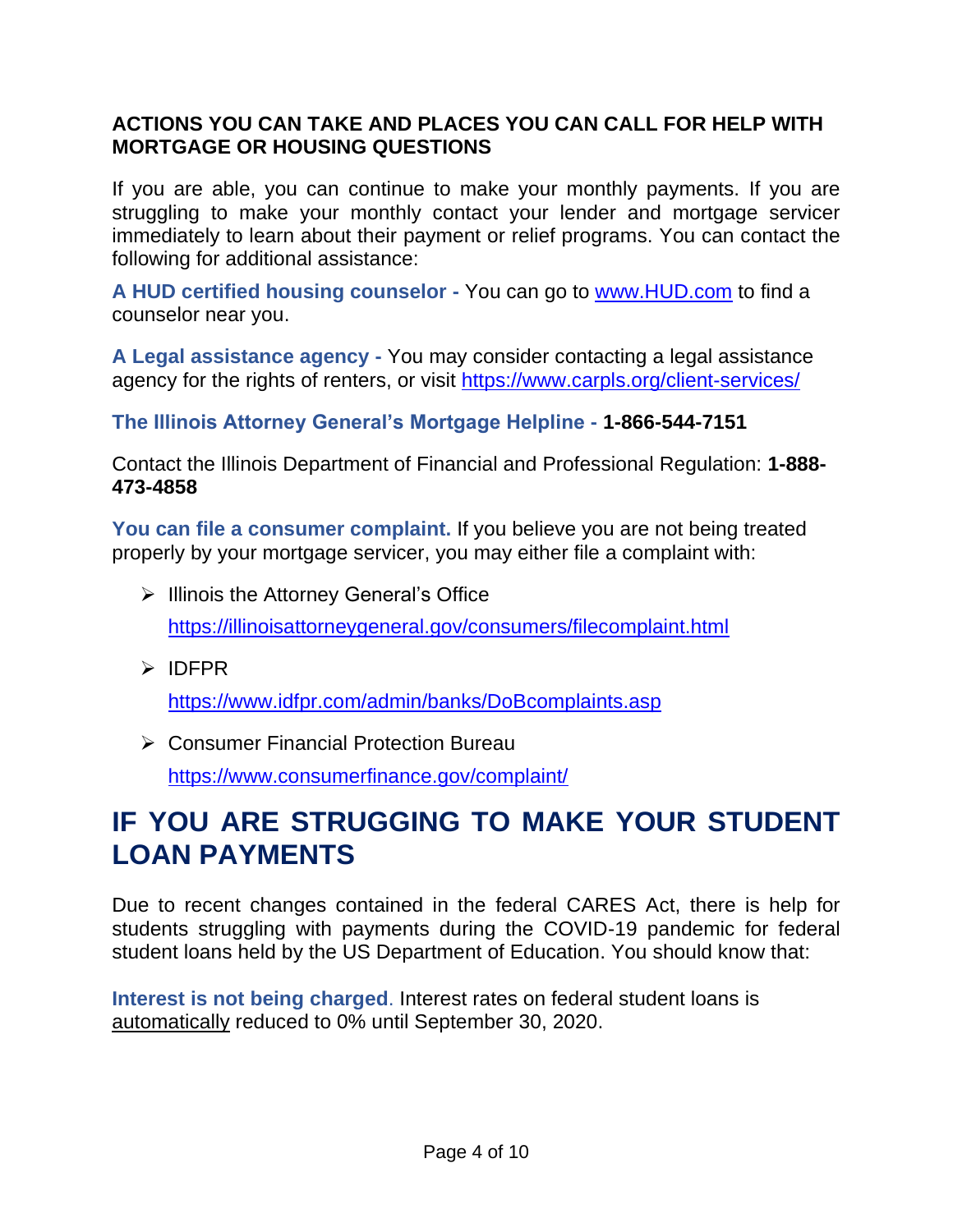**Payments are temporarily suspended.** Repayment on federal student loans is automatically suspended until September 30, 2020. You may still make payments during this period if you chose.

**Your credit will not be harmed during this period.** Credit reporting will take place as if you were making timely payments.

**Borrowers working towards Public Service Loan Forgiveness.** If you have a Direct Loan, were on a qualifying repayment plan prior to the suspension, and work full-time for a qualifying employer during the suspension, then you will receive credit toward PSLF for the period of suspension as though you made on-time monthly payments.

For borrowers who are in federal student loan collections:

**Involuntary collection activity is automatically suspended.** Involuntary collection activity on federal student loans including wage garnishments and offsets from social security and tax refunds will be automatically suspended until September 30, 2020.

**Rehabilitation payments made by borrowers in default are suspended.** If you are in an agreement to rehabilitate your, those payments are automatically suspended until September 30, 2020. The time your payments are suspended will count towards fulfilling your agreement.

**Tax or Social Security offsets and wage garnishments after March 13, 2020, will be refunded.** If you had funds offset or withheld on or after March 13, 2020 to September 30, 2020, you will have your money **automatically** returned to you. At least \$1.8 billion will be refunded by the US Department of Education to 830,000 borrowers in money that has been previously subject to offset if the offset or garnishment.

#### **HOW TO CONTACT YOUR SERVICER IF YOU ARE STRUGGLING AND HOW TO DETERMINE WHAT TYPES OF LOANS YOU HAVE**

**Determine the types of federal loans you have and who your servicer is.** To find out if you have a federal student loan, visit the Department of Education's National Student Loan Data System (NSLDS) at nslds.ed.gov or call the Department of Education's Federal Student Aid Information Center at **1-800-433- 3243** or **1-800-730-8913** (TDD).

**Contact your servicers as soon as possible.** Contact your student loan servicer as quickly as possible if you are having trouble making your payments. Servicers can assist you to select the repayment option that best fits your financial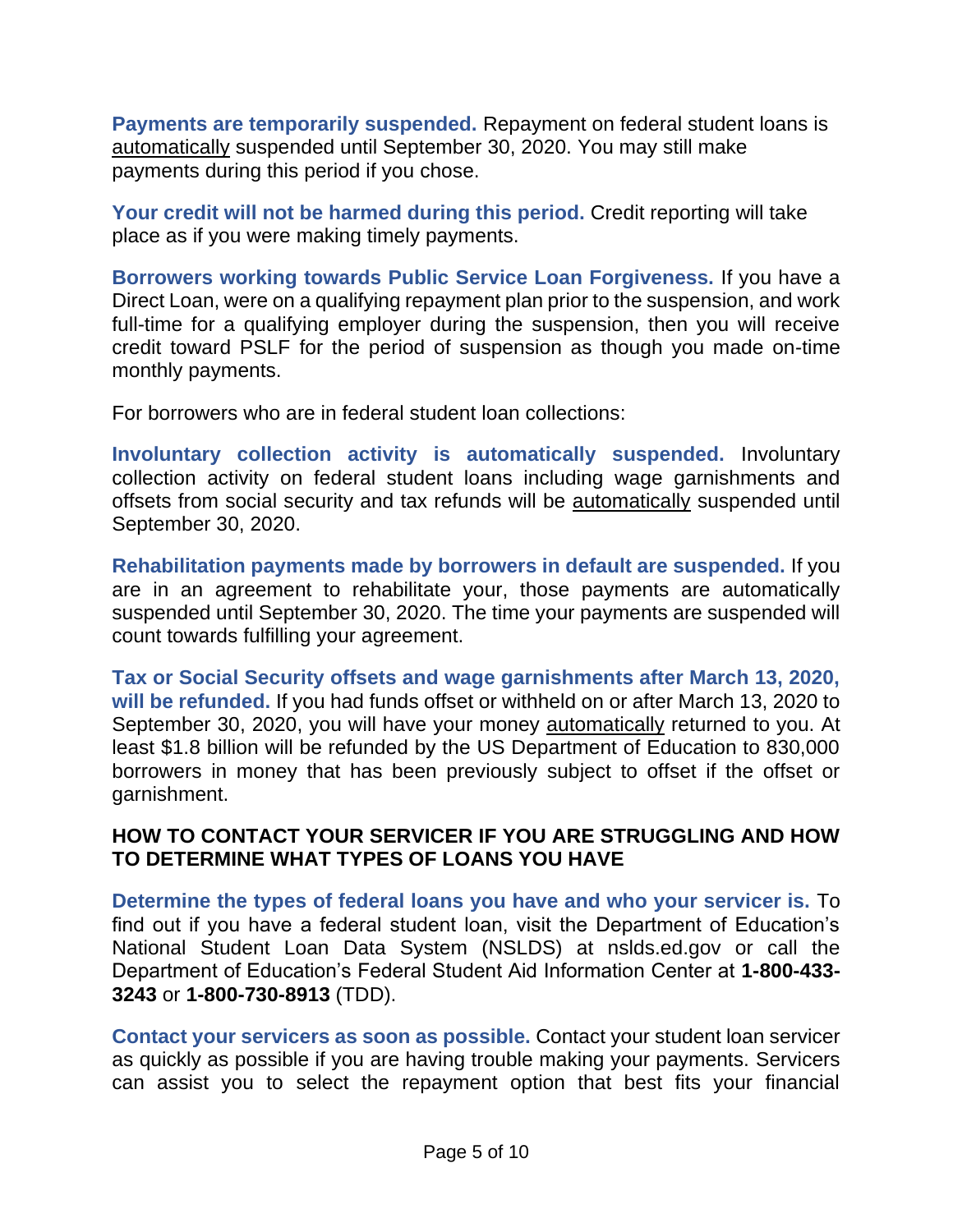circumstances, including income-based repayment options for federal student loans. Options for private student loan borrowers depend on your lender.

**If you are having trouble with your student lender or servicer, you can file a complaint.** Borrowers experiencing trouble with their student loan servicers are encouraged to contact the following:

➢ Contact the IDPFR Division of Banking **217-785-2900** for information or to file a complaint with IDFPR

<https://www.idfpr.com/admin/banks/DoBcomplaints.asp>

➢ Contact the Attorney General's Student Loan Helpline at **1-800-455-2456** or file a complaint with the Office of the Illinois Attorney General

<https://illinoisattorneygeneral.gov/consumers/filecomplaint.html>

➢ Consumer Financial Protection Bureau

<https://www.consumerfinance.gov/complaint/>

### **IF YOU ARE SEEKING OR STRUGGLING TO REPAY A PAYDAY, INSTALLMENT, TITLE, OR AUTO LOAN**

If you have outstanding loans or are planning to borrow from payday, installment, title, or sales finance lenders including auto loans, here are some things you should be aware of:

**Illinois has suspended the repossession of vehicles**. On March 26, 2020, Governor Pritzker issued an Executive Order suspending the repossession of vehicles. The moratorium is currently in effect **until April 30, 2020**. During this time your car cannot be repossessed.

**If a lender closes its doors for health reasons.** The lender will provide notice soon thereafter to IDFPR and provide reasonable ways to ensure borrowers can make payments to avoid delinquency.

**Shop for the most affordable loan possible.** Consumers who are experiencing financial difficulties during the COVID-19 pandemic and are seeking loan assistance should look for the most affordable loan options by considering the advertised APR and other loan costs.

**IDFPR is encouraging its licensees to work with borrowers struggling due to the COVID-19 Crisis.** IDFPR has issued guidance to its lenders to work with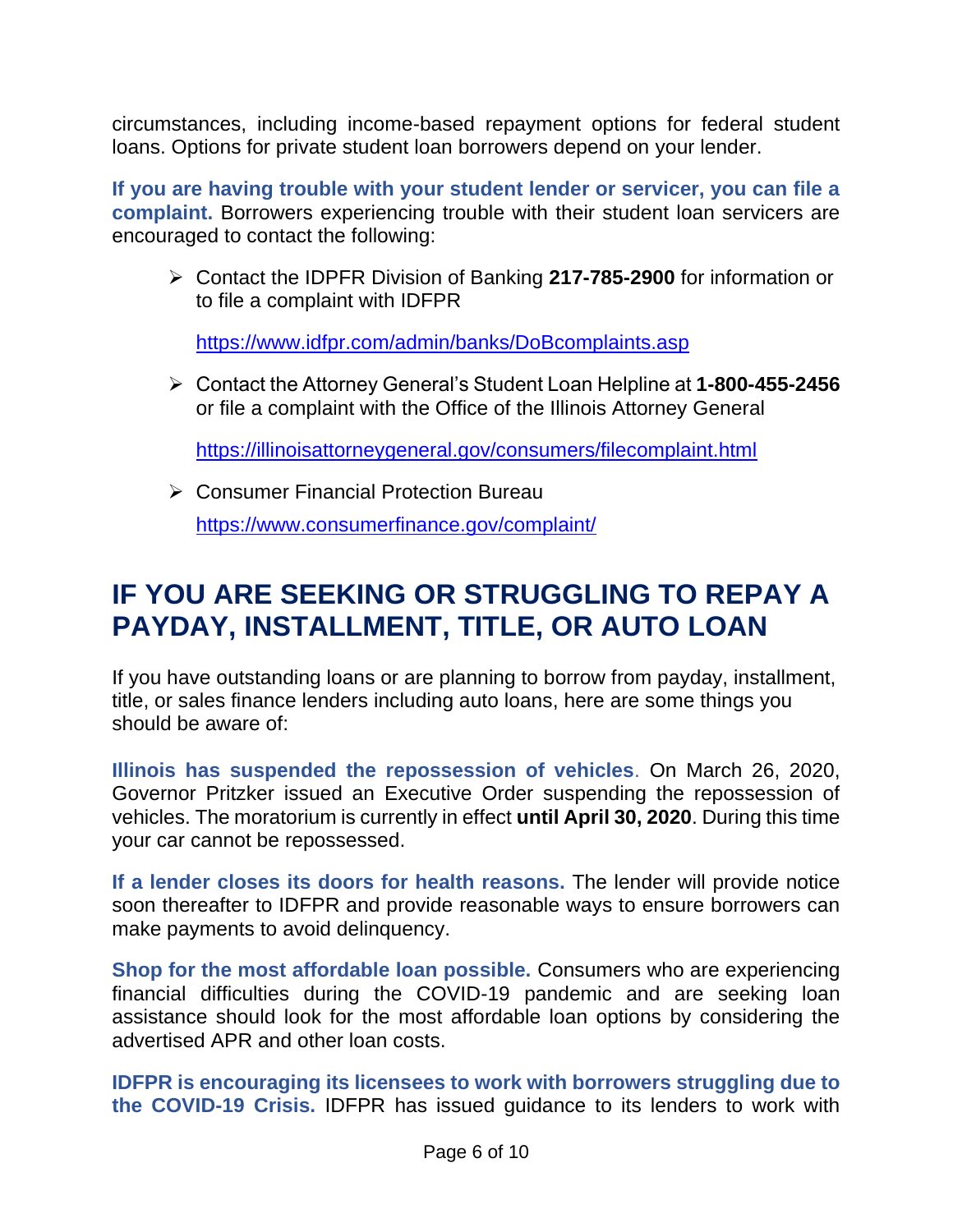borrowers/consumers during the COVID-19 pandemic to offer forbearance on payments without interest.

**If you are having trouble with your lender, you can file a complaint.** Borrowers experiencing trouble with their lenders are encouraged to contact the following:

➢ IDFPR

[http://www.idfpr.com/DFI/DFIComplaintForm.asp.](http://www.idfpr.com/DFI/DFIComplaintForm.asp)

- ➢ Illinois the Attorney General's Office <https://illinoisattorneygeneral.gov/consumers/filecomplaint.html>
- ➢ Consumer Financial Protection Bureau <https://www.consumerfinance.gov/complaint/>

# **IF YOU ARE BEING CONTACTED BY COLLECTORS**

The Department is encouraging debt collectors to work with consumers to accommodate hardships due to the COVID-19 crisis, including to suspend collection activity for 60 days. If you are having trouble making existing payments to a debt collector or cannot pay a debt due to the COVID crisis, notify your debt collectors immediately.

**Consumers have protections under state and federal laws.** Consumers should be aware of all their rights, including:

- ➢ collectors cannot call you at places and times known to be inconvenient
- $\triangleright$  collectors must tell you the truth about the amount of your debt
- $\triangleright$  collectors cannot use deceptive methods to collect a debt from you

**If you are having trouble with a debt collector, you can file a complaint.** Consumer experiencing trouble with a debt collector are encouraged to contact the following:

➢ IDFPR

<https://www.idfpr.com/admin/DPR/DPRcomplaint.asp>

- ➢ Illinois the Attorney General's Office <https://illinoisattorneygeneral.gov/consumers/filecomplaint.html>
- ➢ Consumer Financial Protection Bureau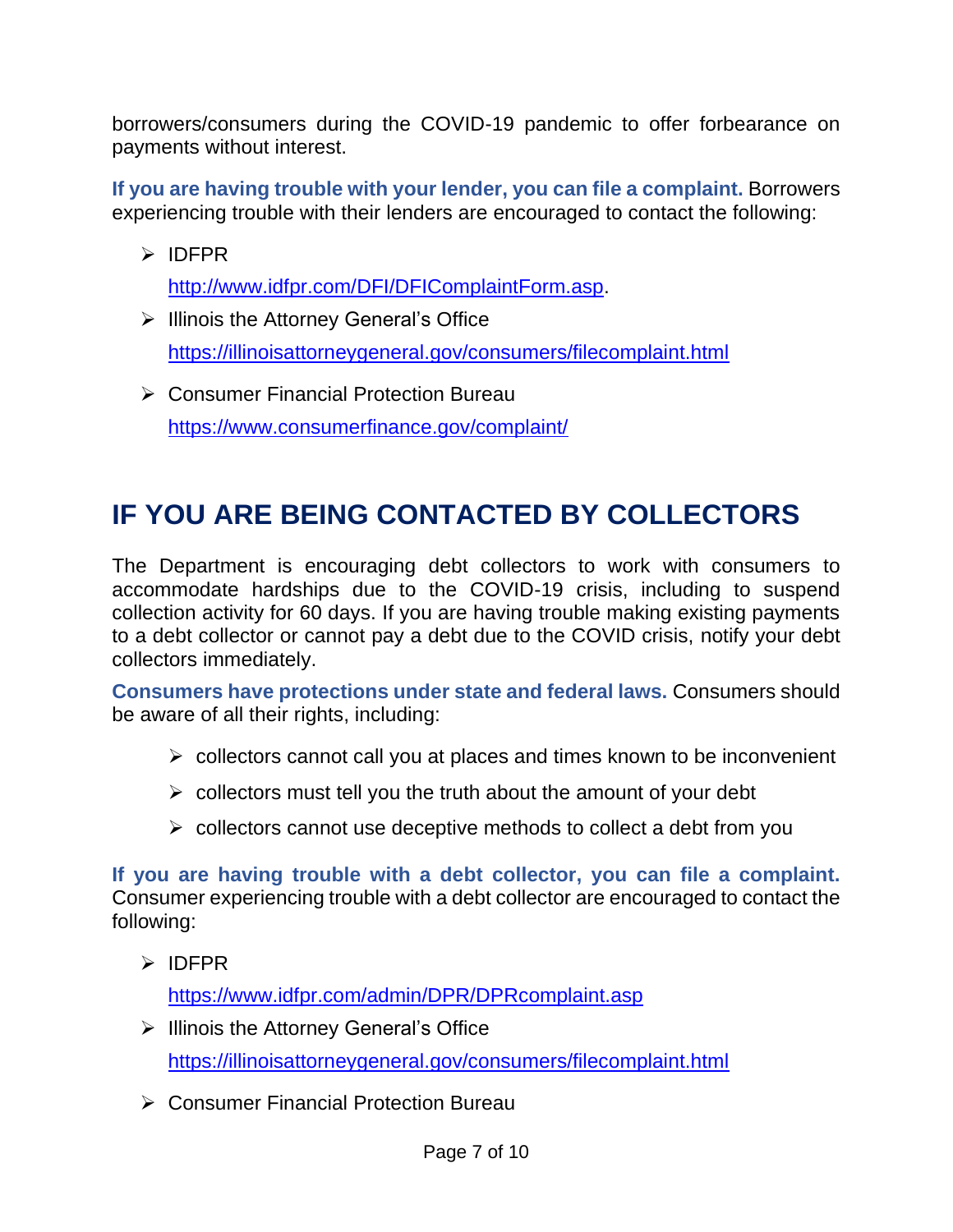### **IMPORTANT INFORMATION ABOUT PROTECTING YOUR CREDIT SCORE**

Your credit report and score are an important source of information about your financial habits. Your credit report impacts the amount of credit you can obtain and any interest rates you may pay. Borrowers struggling to make payments might see their credit report or score suffer as a result of financial hardship due to the COVID-19 pandemic.

**New federal legislation provides new rules on credit reporting for borrowers who are having difficulty paying their debts due to the COVID-19 crisis.** Recent legislation passed in the federal CARES Act impacts how certain credit obligations will appear on your credit report if you seek a forbearance.

Under the CARES Act, if you enter a payment modification or forbearance with any of your lenders, then when they report your account to the credit bureaus, your lender must:

- 1. Report the credit obligation or account as current; or
- 2. If the credit obligation or account was delinquent before the accommodation, then:
	- a. Maintain the delinquent status during the period in which the accommodation is in effect; and
	- b. If the consumer brings the credit obligation or account current within 120 days when the CARES act became law (3/27/20), then report the credit obligation or account as current

**Check your credit report and dispute any mistakes**. Under federal law, everyone is entitled to one free credit report from each of the three agencies annually. You can request and review your free report through one of the following ways:

Online: Visit AnnualCreditReport.com

Phone: Call (877) 322-8228

**Additional information about credit reporting.** For additional information about your credit reporting rights visit:

➢ The Consumer Financial Protection Bureau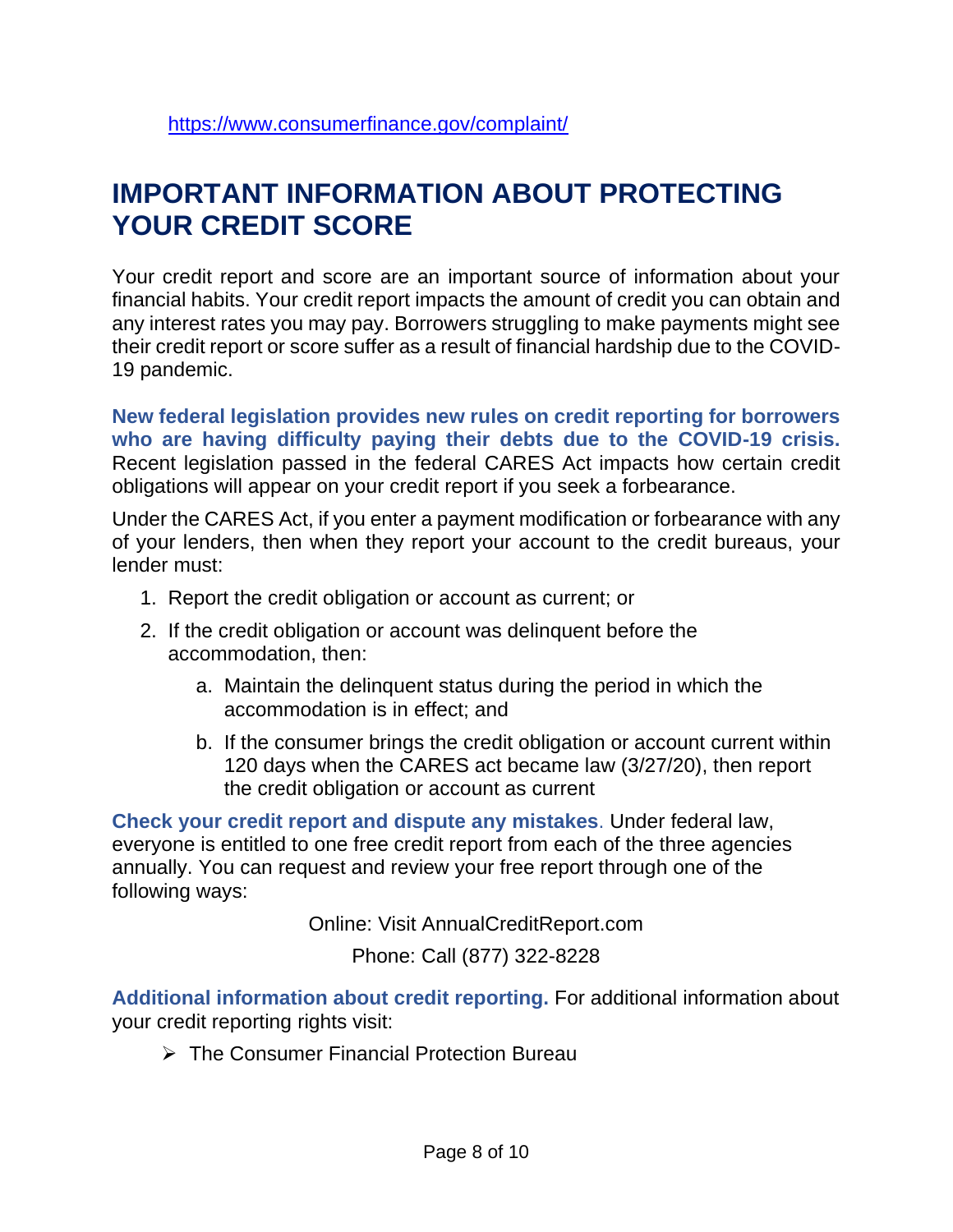[https://www.consumerfinance.gov/consumer-tools/credit-reports-and](https://www.consumerfinance.gov/consumer-tools/credit-reports-and-scores/)[scores/](https://www.consumerfinance.gov/consumer-tools/credit-reports-and-scores/)

➢ The Federal Trade Commission

<https://www.consumer.ftc.gov/articles/0155-free-credit-reports>

# **HELP FOR CUSTOMERS OF BANKS AND CREDIT UNIONS**

IDFPR Division of Banking and Division of Financial Institutions has strongly urged state banks and credit unions to respond to borrowers affected by the current economic environment such as small businesses, hourly workers, and independent contractors.

IDFPR is encouraging all banks and credit unions to consider taking the following actions:

- Offering payment accommodations (such as allowing borrowers to defer payments at no cost or extending the payment due dates)
- Providing new loans on favorable terms to businesses and consumers
- Waiving certain fees (such as those for ATM usage, overdrafting, and late payments on credits cards and other loans)
- Increasing ATM daily cash withdrawal limits
- Easing restrictions on cashing out-of-state and non-customer checks
- Increasing credit card limits for creditworthy borrowers
- Alerting customers to the heightened risk of scams and price gouging during the COVID-19 disruptions
- Reminding customers to contact their financial institutions before entering into unsolicited financial assistance programs
- Ensuring that consumers and small businesses don't experience a disruption of service if financial institutions close their offices

**Contact your lender.** You should contact your lender to determine the actions your lender has taken and what options are available to you.